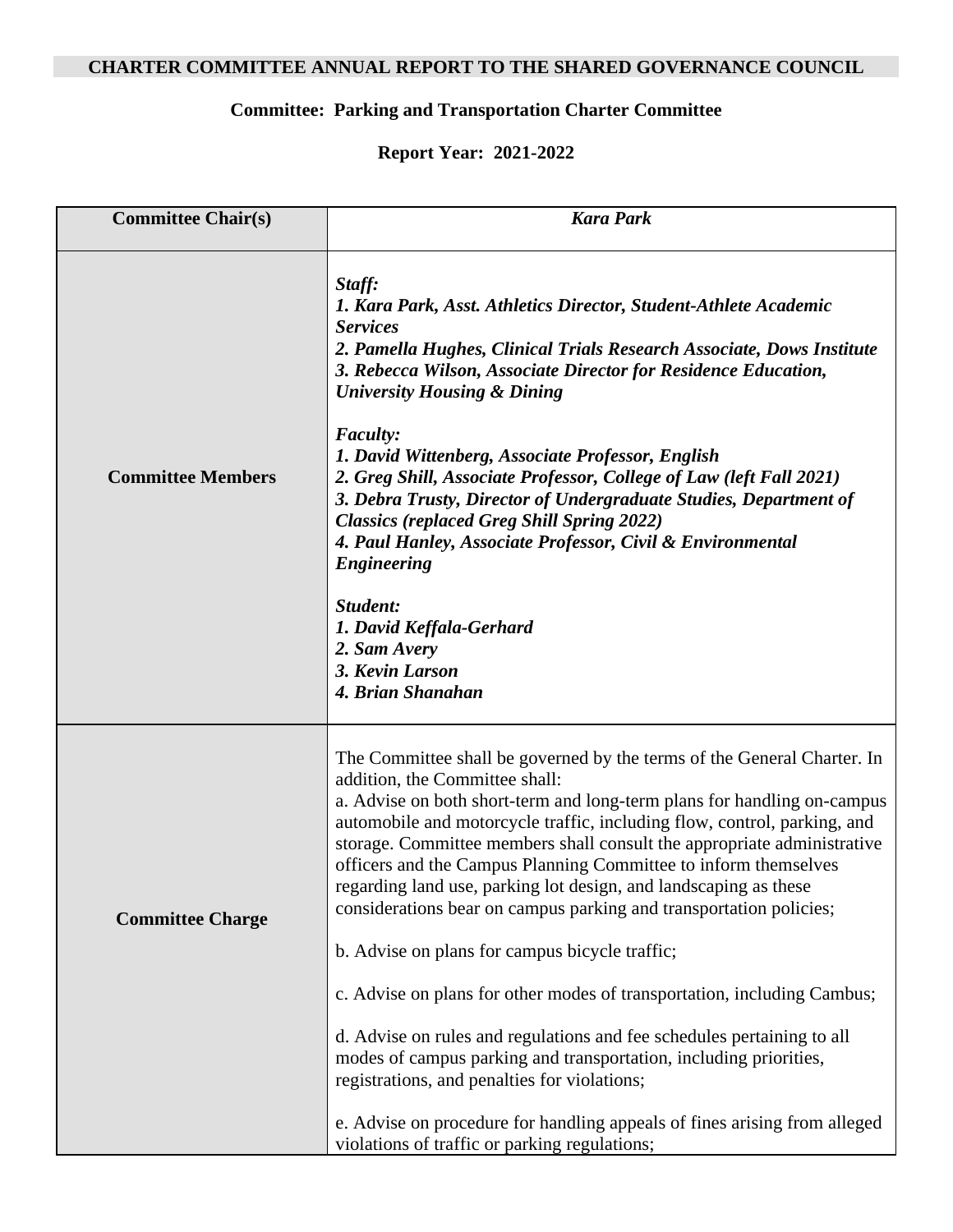|                                                                                                                                                                                               | f. Advise in developing and reviewing plans for coordinating University<br>transportation and facilities with those of city, county, state, and federal<br>agencies.                                                                                                                                                                                                                                                                                                                                                                                                                                                                                                                                                                                                                                                                                                                                                                                                                                                                                                                                                                                           |
|-----------------------------------------------------------------------------------------------------------------------------------------------------------------------------------------------|----------------------------------------------------------------------------------------------------------------------------------------------------------------------------------------------------------------------------------------------------------------------------------------------------------------------------------------------------------------------------------------------------------------------------------------------------------------------------------------------------------------------------------------------------------------------------------------------------------------------------------------------------------------------------------------------------------------------------------------------------------------------------------------------------------------------------------------------------------------------------------------------------------------------------------------------------------------------------------------------------------------------------------------------------------------------------------------------------------------------------------------------------------------|
| <b>Current Year Meeting Dates</b>                                                                                                                                                             | <b>September 24, 2021</b><br>October 22, 2021<br><b>December 10, 2021</b><br><b>February 24, 2022</b><br><b>March 29, 2022</b><br>April 22, 2022                                                                                                                                                                                                                                                                                                                                                                                                                                                                                                                                                                                                                                                                                                                                                                                                                                                                                                                                                                                                               |
| Please indicate the typical<br>frequency of meetings (e.g.,<br>first Tuesday of month at 4<br>pm). If there are<br>subcommittees, please indicate<br>the frequency of those<br>meetings, too. | This committee meets three times in an academic semester. For the<br>2021-2022 academic year, all meetings were conducted virtually via<br>Zoom, with exception of the final meeting in April – the group toured<br>the National Advanced Driving Simulator (NADS) in Coralville. There<br>were no subcommittees or ad hoc groups formed this year.                                                                                                                                                                                                                                                                                                                                                                                                                                                                                                                                                                                                                                                                                                                                                                                                            |
| <b>Current Year Activities</b>                                                                                                                                                                | <b>License Plate Recognition (LPR) Technology rollout overview</b><br>$\bullet$<br>and updates<br><b>Parking &amp; Transportation Department Overview</b><br><b>Athletics Game Day Parking Overview (Football)</b><br><b>Faculty &amp; Staff Parking Policy Overview</b><br><b>Fleet Services Rental Program Overview</b><br><b>Campus Snow Removal Process</b><br><b>Student Parking Options</b><br><b>Parking &amp; Transportation Project Update and Overview</b><br>$(2021 - 2022)$<br>Rate Increase Discussion (delayed any increase in FY 2023)<br>Metered Parking conversion to pay by plate, through the<br><b>Passport Parking App</b><br><b>Faculty / Parking Appeals Committee Update (with Bob</b><br><b>Manders, Chair of the Appeals Committee)</b><br><b>Institutional Roads Overview</b><br><b>Electric Vehicle (EV) Charging Updates</b><br><b>National Advanced Driving Simulator (NADS) Overview and</b><br><b>Future of EV and Autonomous Vehicles/Buses (presentation by</b><br><b>Professor Dan McGehee</b> )<br>Field Trip to the National Advanced Driving Simulator, tour<br>and discussion of EV and Autonomous Vehicles, & research |
| <b>Topics your committee</b><br>anticipates addressing during<br>the coming year                                                                                                              | Autonomous and Electric Vehicles (EV) and Buses and<br>charging stations<br>2022-2023 Parking & Transportation Strategic Plan, specific to<br>$\bullet$<br>new campus parking ramps, repairs to current ramps and lots                                                                                                                                                                                                                                                                                                                                                                                                                                                                                                                                                                                                                                                                                                                                                                                                                                                                                                                                         |